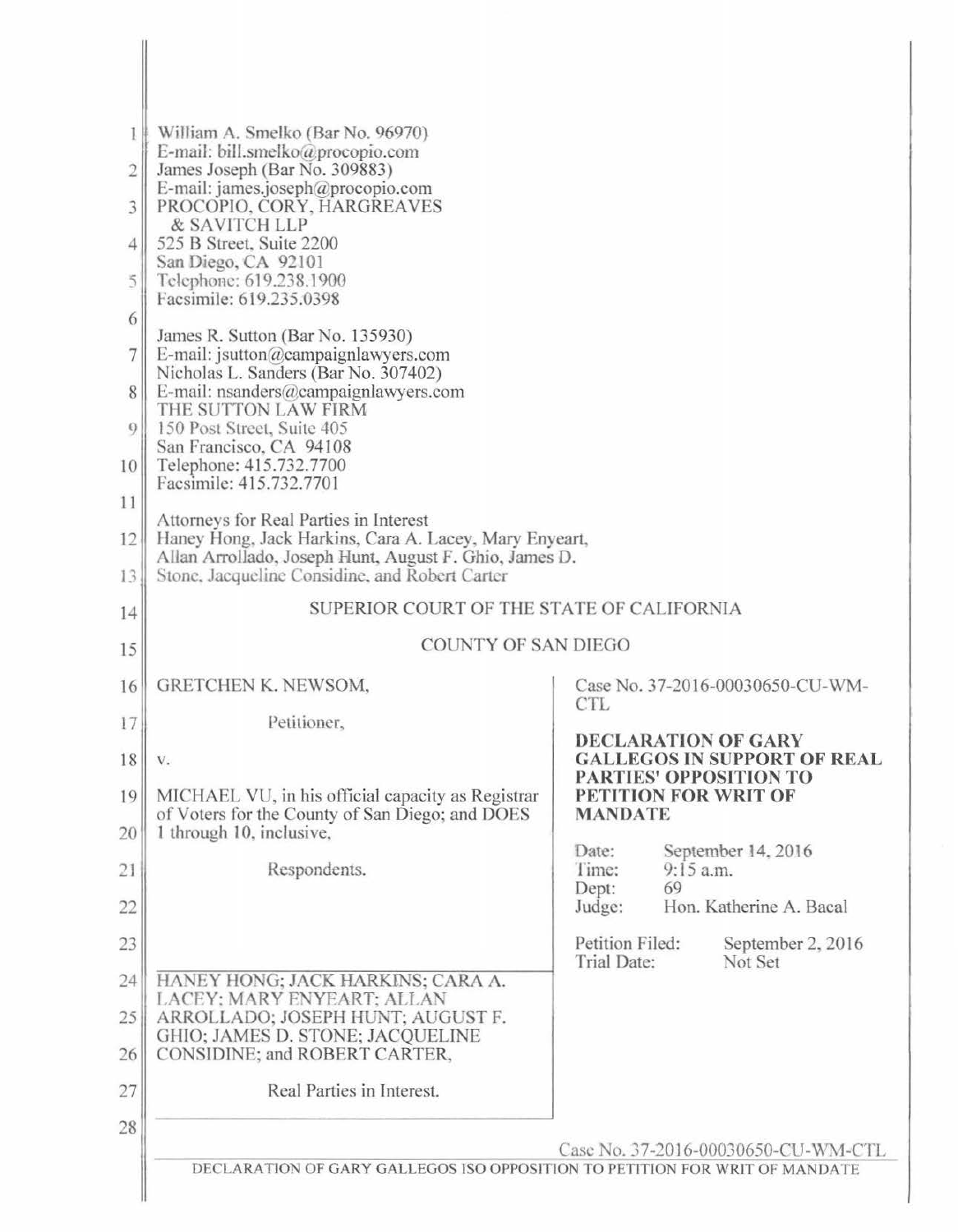1. I. Gary Gallegos, declare as follows:

2

1. I am over the age of 18 and am a San Diego County resident.

3 2. I have personal knowledge of the facts set forth below, except as those matters 4. Stated on information and belief and as to those matters I believe them to be true. If called upon to  $5$  testify I could and would testify competently thereto.

6 3 .) . I have served as the Executive Director for the San Diego Association of 7 Governments (SANDAG) since 2001. I am a Registered Professional Engineer in the State of 8 California. I have a Bachelor of Science degree in civil engineering from the University of New 9 Mexico. Prior being employed by SANDAG, I worked for the California Department of 10 Transportation (Caltrans) for 19 years where I served as the District Director for District 11 (San 11 Diego and Imperial counties) from 1993 until 2001.

12 4. In October 2015, the SANDAG Board of Directors adopted a long-range 13<sup>1</sup> transportation plan for the San Diego Region, "San Diego Forward: The Regional Plan." This 14 long-range plan identifies over \$203 billion dollars of investment over a 35-year period that will be 15 made in the San Diego region. That document is publically available for review. (See Regional 16 Plan. Chapters 1 and 4. available at [http://www.sdforward.com/pdfs/RP \\_final/The%20Plan%20-](http://www.sdforward.com/pdfs/RP_final/The%20Plan%20-%20combined.pdf) 17 \ %20combined.pdf.) The plan is financially constrained as required by Federal law based on 18 reasonable revenues expected over the 35-year period. The plan calls for a new local revenue 19 source for transportation.

20 5. Between February and June of 2016, the SANDAG Board of Directors held nine  $21$  meetings to discuss the contents of a funding measure that could serve as the new local revenue 22 source, culminating in the Board of Directors· adoption of an Ordinance and Expenditure Plan that 23 is now known as Measure A. The Board of Directors held public meetings on the following dates: 24 February 12, 2016; March 25, 2016; April 8, 2016; April 22, 2016; April 29, 2016; May 13, 2016; 25 May 27, 2016; and June 10, 2016. The first reading of the Ordinance and Expenditure Plan (audio 26 recordings of these meetings are also publically available) occurred on June 24, 2016 and the 27 second reading of the Ordinance and Expenditure Plan occurred on July 8, 2016. All of the official

28

1 Case No. 37-2016-00030650-CU-WM-CTL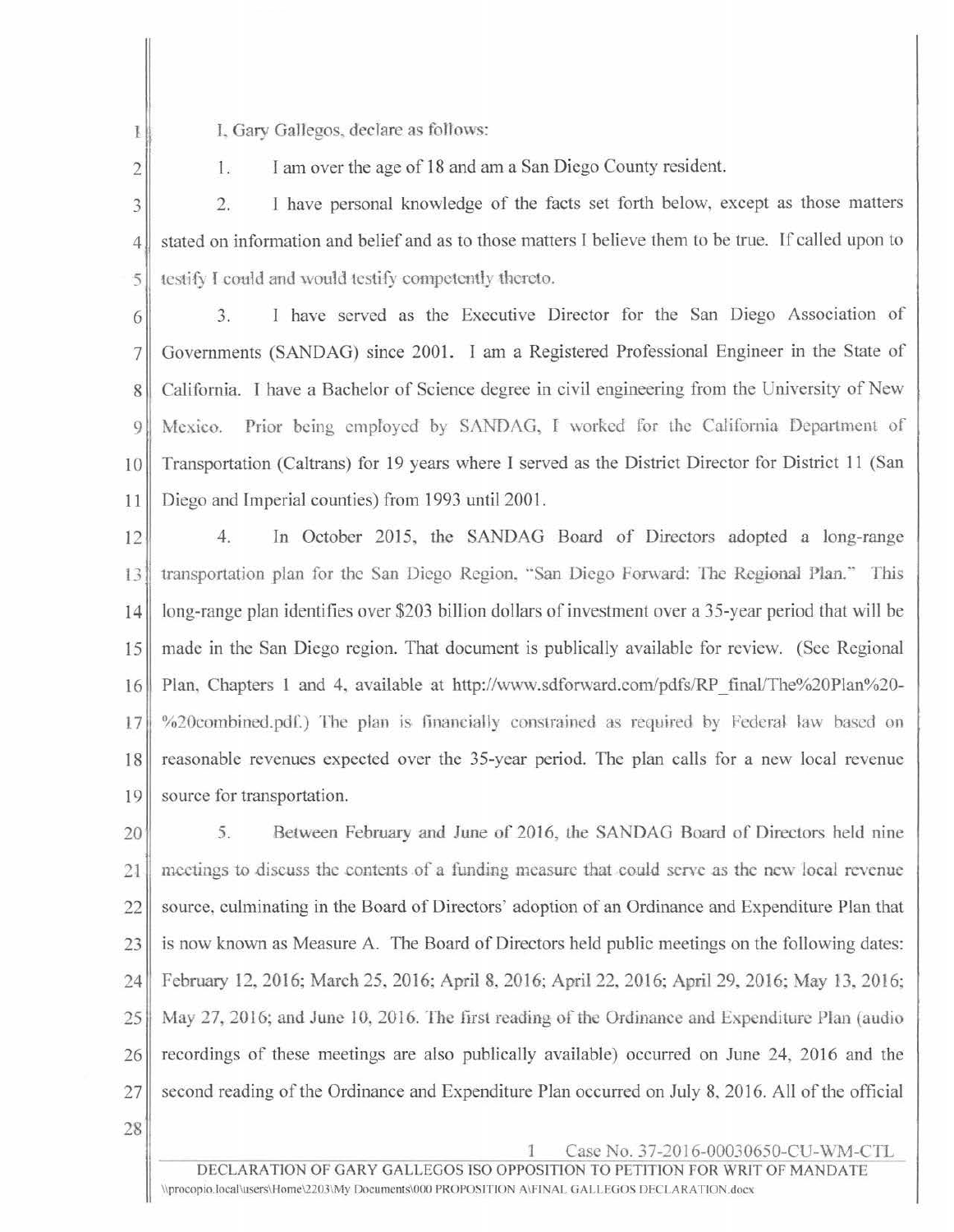1 agendas, reports and m1dio recordings for these meetings are kept in the normal course of business  $2 \parallel$  on the following webpage: sandag.org/board.

3 6. In addition to these public meetings, SANDAG held Telephone Town Hall 4 Meetings. An online priorities survey was conducted allowing residents from throughout San 5 Diego County to voice which projects and programs were most imp0rtant for inclusion in Measure 6 A. Residents suggested new transit services and increased frequency for existing services, 7 highway and connector improvements, local projects like fixing pot holes and repairing streets and 8 sidewalks, protecting open space, and creating more places to bike and walk. During testimony at 9. these public meetings, speakers suggested the need for expanded transit services as well as reduced 10 costs for seniors, students, disabled, low-income residents, and veterans.

11 7. In response to this public input the Board included in Measure A programs that 12 could provide for those needs. Language providing for discounted fares for youth and seniors was 13<sup>1</sup> included in the measure.

14 8. First, Measure A specifically includes the "LOCAL INFRASTRUCTURE 15 PROJECTS PROGRAM." This program provides funding to all 18-cities and the County for 16 investment in local projects including transit operations and maintenance costs, which includes a 17 discounted youth pass program (see Section  $6(B)(1)$  of the Ordinance).

18 9. Second, Measure A specifically includes the "SPECIALIZED 19 TRANSPORTATION PROGRAM'. This grant program provides funding specifically designed to 20 ddress the needs of transportation-disadvantaged populations, i.e. seniors, students, disabled, low-21 income, and veterans, (see Section  $11(C)$  of the Ordinance).

22 10. During the public meetings, the need to address and improve water quality was also 23 highlighted. To address this need the Board established water quality improvements and storm-24 water conveyance facilities as eligible uses of the revenues from Measure A. Section 2 of the 25 Ordinance, entitled "Eligible Uses," reads in part: "provide each community with funds to repair 26 potholes and streets and protect waterway and beaches from polluted runoff."

- 27
- 28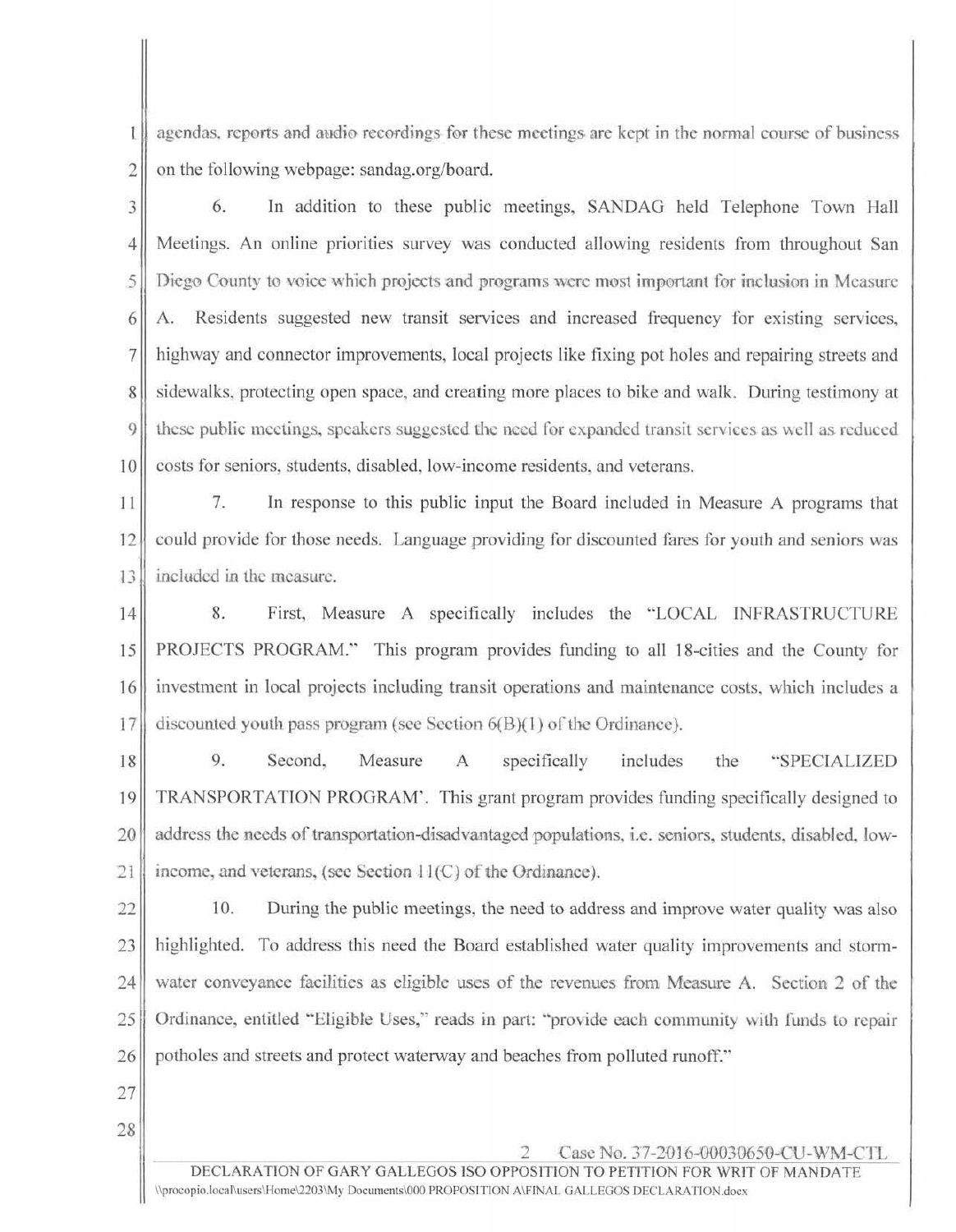1<sup>1</sup> 11. The Ordinance also establishes the preparation and implementation of watershed 2<sup>|</sup> management plans and "projects that capture, treat, and recycle or dispose of stormwater" as an 3 eligible use for the Local Infrastructure Projects Program (see Section 6(B)(6) of the Ordinance).

4 12. Under Section 22(F) of the Ordinance, entitled "Implementation of the Ordinance,"  $5$  there is contained a *requirement* that all new transportation infrastructure projects in the Regional 6 Corridors and Local Infrastructure Projects Programs, or major reconstruction projects in these 7 programs:

8 SHALL accommodate water quality improvement and/or storm water conveyance facilities 9 which meet or exceed water quality standards, except where such accommodation is infeasible or 10 where the costs of including such improvements would be excessively disproportionate to the need 11 or probable benefit. Such facilities for water quality improvement and/or storm water conveyance 12 SHALL be designed to the best currently available standard and guidelines. (Emphasis added.]

13. All major transportation infrastructure projects in California *require* a permit from 14 the Regional Water Quality Board. Measure A includes major improvements to I-5 North, I-5 15 South, I-8, SR-52, SR-78, SR-94, SR-56. and SR-67. The Measure also includes a new trolley line 16 from San Ysidro to Kearny Mesa as well as double tracking of the Coaster and Sprinter Rail 17 Corridors.

18 14. Improving water quality continues to be an evolving science with regulators adding 19 new permit requirements for organizations like SANDAG and Caltrans which construct major 20 transportation infrastructure projects. This means transportation infrastructure projects that were 21 designed and constructed decades ago are not as effective at improving water quality as those 22 designed and constructed today. SANDAG contracts with Caltrans to construct highway projects  $23$  such as those in Measure A.

- 24 15. For any and all future major transportation projects, SANDAG and Caltrans *must*  $25$  use biofiltration swales, infiltration devices, detention devices, and dry weather flow diversions, 26 water pollution treatment and runoff prevention techniques which were not in use decades ago.  $27$  This means transportation facilities being rehabilitated or expanded today incorporate these best
- 28

3 Case.No. 37-2016-00030650-CU-WM-CTL

DECLARATION OF GARY GALLEGOS ISO OPPOSITION TO PETITION FOR WRIT OF MANDATE \\procopio.local\users\Home\2203\My Documents\000 PROPOSITION A\FINAL GALLEGOS DECLARATION.docx